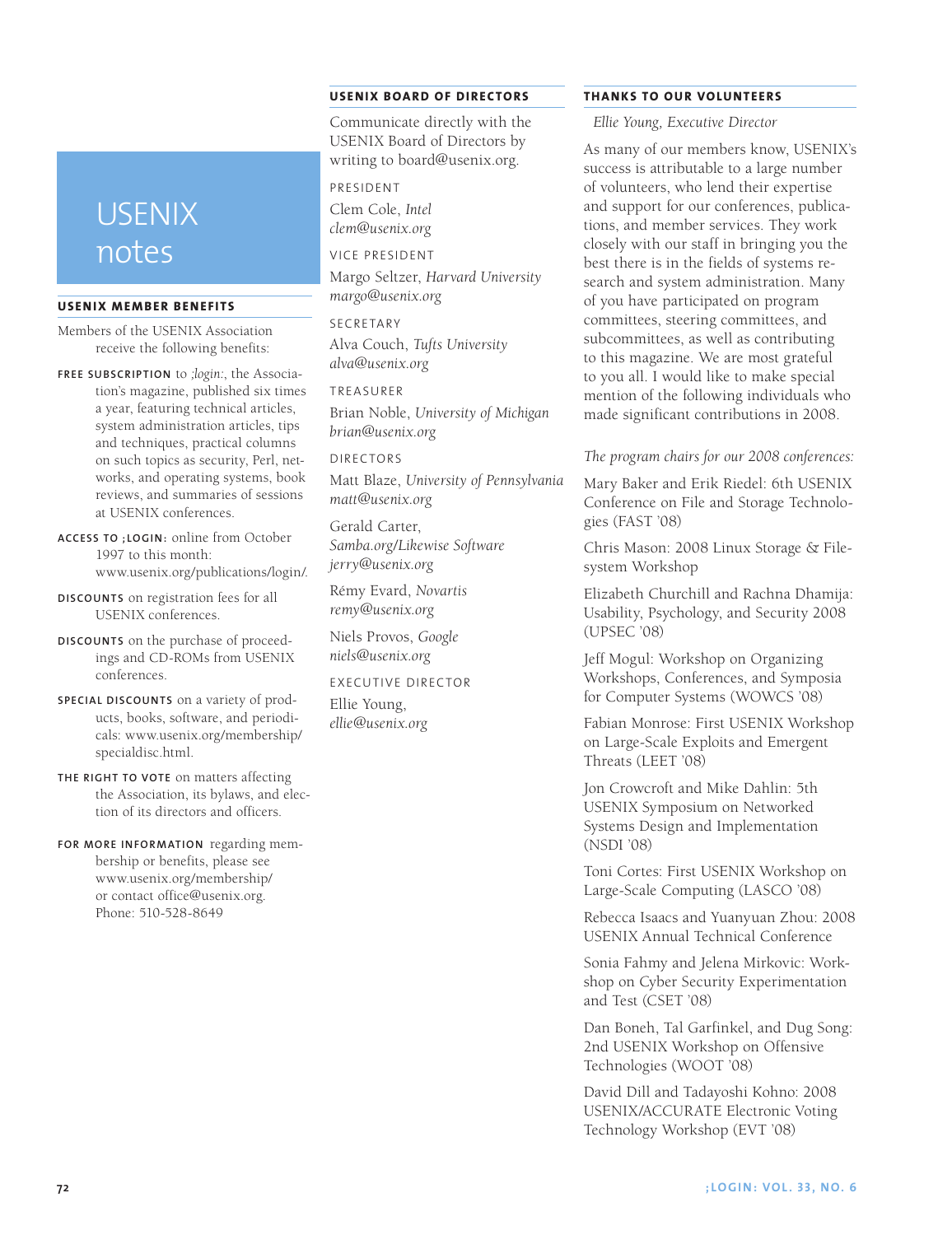Niels Provos: 3rd USENIX Workshop on Hot Topics in Security (HotSec '08)

Dan Geer: Third Workshop on Security Metrics (MetriCon 3.0)

Paul Van Oorschot: 17th USENIX Security Symposium (Security '08)

Mario Obejas: 22nd Large Installation System Administration Conference (LISA '08)

Lorenzo Alvisi and Petros Maniatis: Fourth Workshop on Hot Topics in System Dependability (HotDep '08)

Greg Bronevetsky: First USENIX Workshop on the Analysis of System Logs (WASL '08)

Feng Zhao: Workshop on Power Aware Computing and Systems (HotPower '08)

Dilma Da Silva and Jeanna Matthews: Workshop on Supporting Diversity in Systems Research (Diversity '08)

Richard Draves and Robbert van Renesse: 8th USENIX Symposium on Operating Systems Design and Implementation (OSDI '08)

Muli Ben-Yehuda, Alan L. Cox, and Scott Rixner: First Workshop on I/O Virtualization (WIOV '08)

Armando Fox and Sumit Basu: Third Workshop on Tackling Computer Systems Problems with Machine Learning Techniques (SysML08)

*Invited Talks/special track chairs:*

Richard Golding: Tutorials at FAST

Geoff Kuenning: WiPs and Posters at FAST

Krishna Gummadi and Arun Venkataramani: Posters at NSDI

Emre Kıcıman and Sam King: Posters at USENIX Annual Tech

Bill Aiello, Angelos Keromytis, and Avi Rubin: Invited Talks at USENIX Security

Carrie Gates: Posters at USENIX Security

Hao Chen: WiPs at USENIX Security

Rudi van Drunen and Philip Kizer: Invited Talks at LISA

Lee Damon: Workshops at LISA

John "Rowan" Littell: Guru Is In sessions at LISA

Brent Hoon Kang and Gautam Singaraju: WiPS and Posters at LISA

Dejan Kostić and Philip Levis: WiPS and Posters at OSDI

*Some other major contributors:*

Alva Couch for liaising with VEE, CHIMIT, and HotAC, co-sponsored by USENIX

Peter Honeyman for his efforts in outreach to the international community, e.g., Middleware conferences, and for serving as liaison to the Computing Research Association

Matt Blaze, Gerald Carter, Clem Cole, Alva Couch, Rémy Evard, Mike Jones, Brian Noble, Niels Provos, Margo Seltzer, and Ted Ts'o for their service on the USENIX Board of Directors

Jeff Bates, Steven Bourne, Clem Cole, John Gilmore, Timothy Lord, Jim McGinness, Keith Packard, and Niels Provos for serving on the USENIX Awards Committee

Richard Chycoski, Æleen Frisch, Tom Limoncelli, and Lynda True for serving on the SAGE Awards Committee

Rob Kolstad and Don Piele for their work with the USA Computing Olympiad, co-sponsored by USENIX

Jacob Farmer of Cambridge Computing for his sponsorship of the "USENIX Education on the Road" series and for organizing the Storage Pavilion at LISA

Bryan M. Cantrill, Adam H. Leventhal, and Michael W. Shapiro, who donated their Software Tools User Group (STUG) Award money to the USENIX K-12 Good Works program